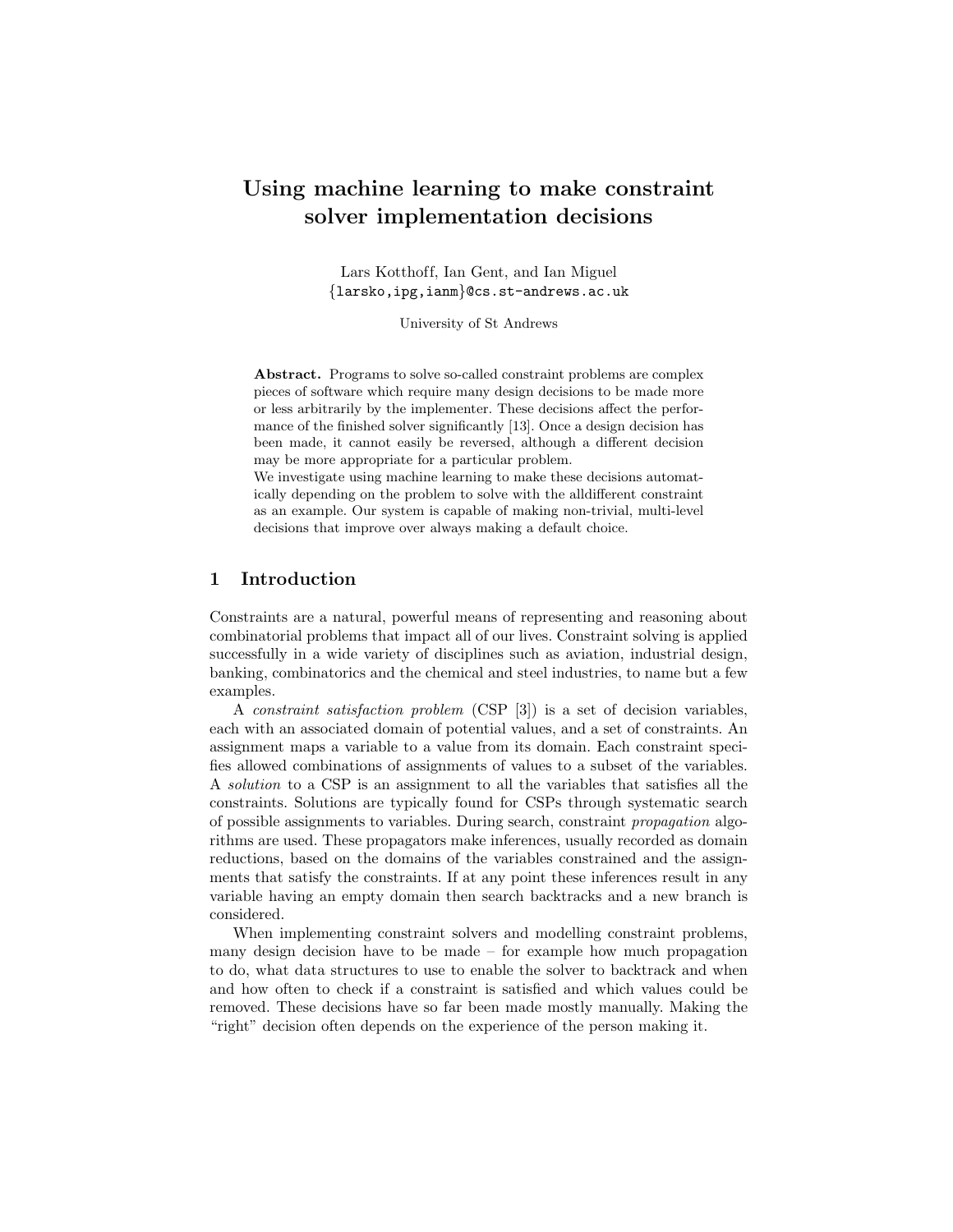We approach this problem using machine learning. Given a particular problem, we want to decide automatically which design decisions to make. This improves over the current state of the art in two ways. First, we do not require humans to more or less arbitrarily decide on something they may not have any experience with. Second, we can change design decisions for particular problems.

We demonstrate that we can approach machine learning as a "black box" and use generic techniques to increase the performance of the learned classifiers. The result is a system which is able to dynamically decide which implementation to use by looking at an unknown problem. The decision made is in general better than simply relying on a default choice and enables us to solve constraint problems faster.

# 2 Background

We are addressing an instance of the Algorithm Selection Problem [21], which, given variable performance among a set of algorithms, is to choose the best candidate for a particular problem instance. Machine learning is an established method of addressing this problem [14, 16]. Particularly relevant to our work are the machine learning approaches that have been taken to configure, to select among, and to tune the parameters of solvers in the related fields of mathematical programming, propositional satisfiability (SAT), and constraints.

Multi-tac [18] configures a constraint solver for a particular instance distribution. It makes informed choices about aspects of the solver such as the search heuristic and the level of constraint propagation. The Adaptive Constraint Engine [4] learns search heuristics from training instances. SATenstein [12] configures stochastic local search solvers for solving SAT problems.

An algorithm portfolio consists of a collection of algorithms, which can be selected and applied in parallel to an instance, or in some (possibly truncated) sequence. This approach has recently been used with great success in SATzilla [23] and CP Hydra [19]. In earlier work Borrett *et al* [2] employed a sequential portfolio of constraint solvers. Guerri and Milano [9] use a decision-tree based technique to select among a portfolio of constraint- and integer-programming based solution methods for the bid evaluation problem. Similarly, Gent et al [5] investigate decision trees to choose whether to use lazy constraint learning [7] or not.

Rather than select among a number of algorithms, it is also possible to learn parameter settings for a particular algorithm. Hutter  $et \text{ al } [11]$  apply this method to local search. Ansotegui *et al*  $[1]$  employ a genetic algorithm to tune the parameters of both local and systematic SAT solvers.

The alldifferent constraint requires all variables which it is imposed on to be pairwise alldifferent. For example alldiff( $x_1, x_2, x_3$ ) enforces  $x_1 \neq x_2, x_1 \neq x_3$ and  $x_2 \neq x_3$ .

There are many different ways to implement the alldifferent constraint. The naïve version decomposes the constraint and enforces disequality on each pair of variables. More sophisticated versions (e.g. [20]) consider the constraint as a whole and are able to do more propagation. For example an alldifferent constraint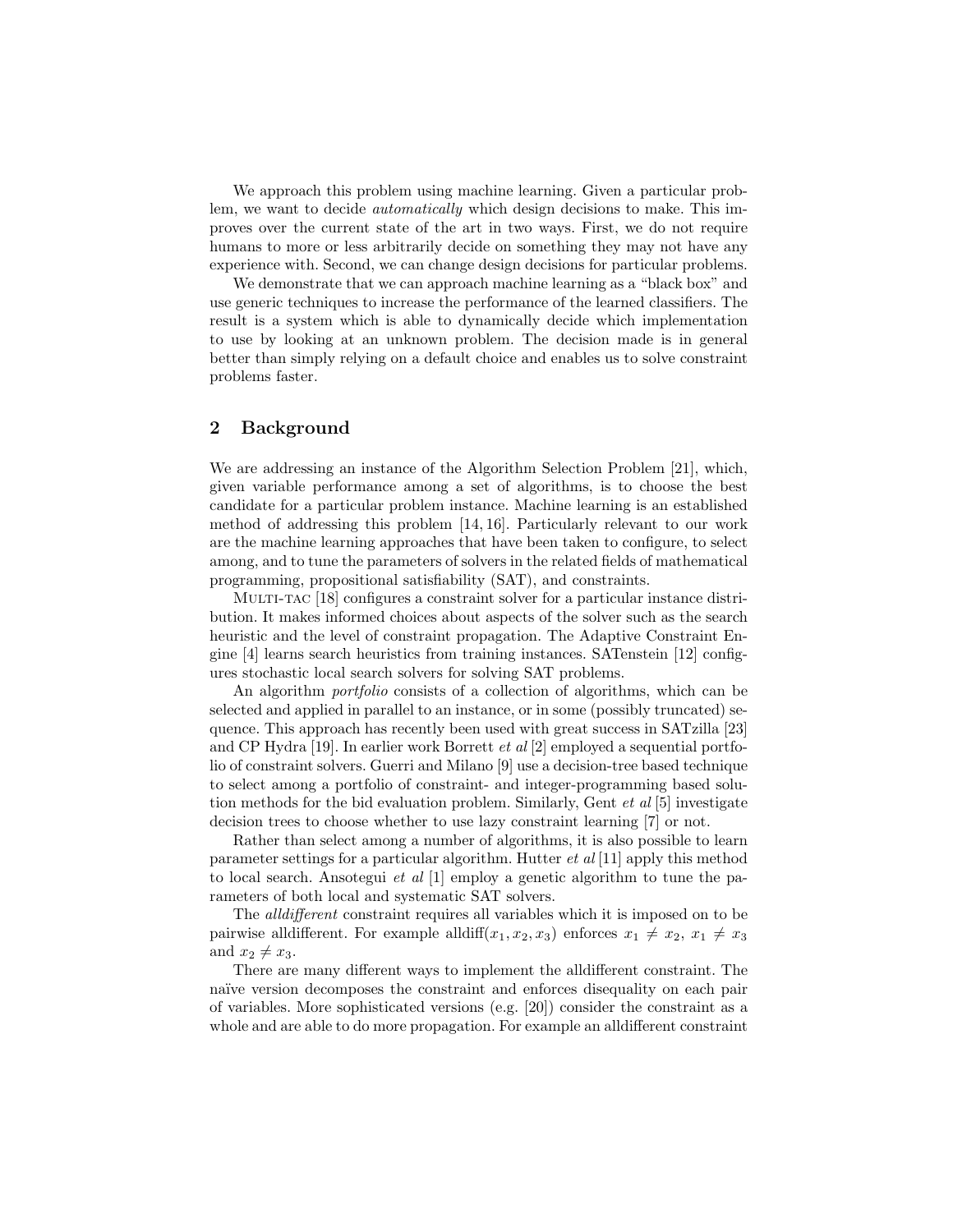which involves four variables with the same three possible values each cannot be satisfied, but this knowledge cannot be derived when just considering the decomposition into pairs of variables.

Even when the high-level decision of how much propagation to do has been made, a low-level decision has to be made on how to implement the constraint. For an in-depth survey of the decisions involved, see [8].

We make both decisions and therefore combine the selection of an algorithm (the na¨ıve implementation or the more sophisticated one) and the tuning of algorithm parameters (which one of the more sophisticated implementations to use).

## 3 The benchmark instances and solvers

We evaluated the performance of the different versions of the alldifferent constraint on two different sets of problem instances. The first one was used for learning classifiers, the second one only for the evaluation of the learned classifiers.

The set we used for machine learning consisted of 277 benchmark instances from 14 different problem classes. It has been chosen to include as many instances as possible whatever our expectation of which version of the alldifferent constraint will perform best.

The set to evaluate the learned classifiers consisted of 1036 instances from 2 different problem classes that were not present in the set we used for machine learning. We chose this set for evaluation because the low number of different problem classes makes it unsuitable for training.

Our sources are Lecoutre's XCSP repository [15] and our own stock of CSP instances. The reference constraint solver used is Minion [6] version 0.9 and its default implementation of the alldifferent constraint gacalldiff. The experiments were run with binaries compiled with  $g++$  version 4.4.3 and Boost version 1.40.0 on machines with 8 core Intel E5430 2.66GHz, 8GB RAM running CentOS with Linux kernel 2.6.18-164.6.1.el5 64Bit.

We imposed a time limit of 3600 seconds for each instance. The total number of instances that no solver could solve solve because of a time out was 66 for the first set and 26 for the second set. We took the median CPU time of 3 runs for each problem instance.

Adapting the implementation decision to the problem instead of always choosing a standard implementation has the potential of achieving speedups of up to 2 on the first set of benchmark instances and speedups of up to 1.2 on the second set. A speedup of 2 means that the fastest version of alldifferent is twice as fast as the default version.

We ran the problems with 9 different versions of the all different constraint – the naïve version which is equivalent to the binary decomposition and 8 different implementations of the more sophisticated version which does more propagation (see [8]). The amount of search done by the 8 versions which implement the more sophisticated algorithm was the same.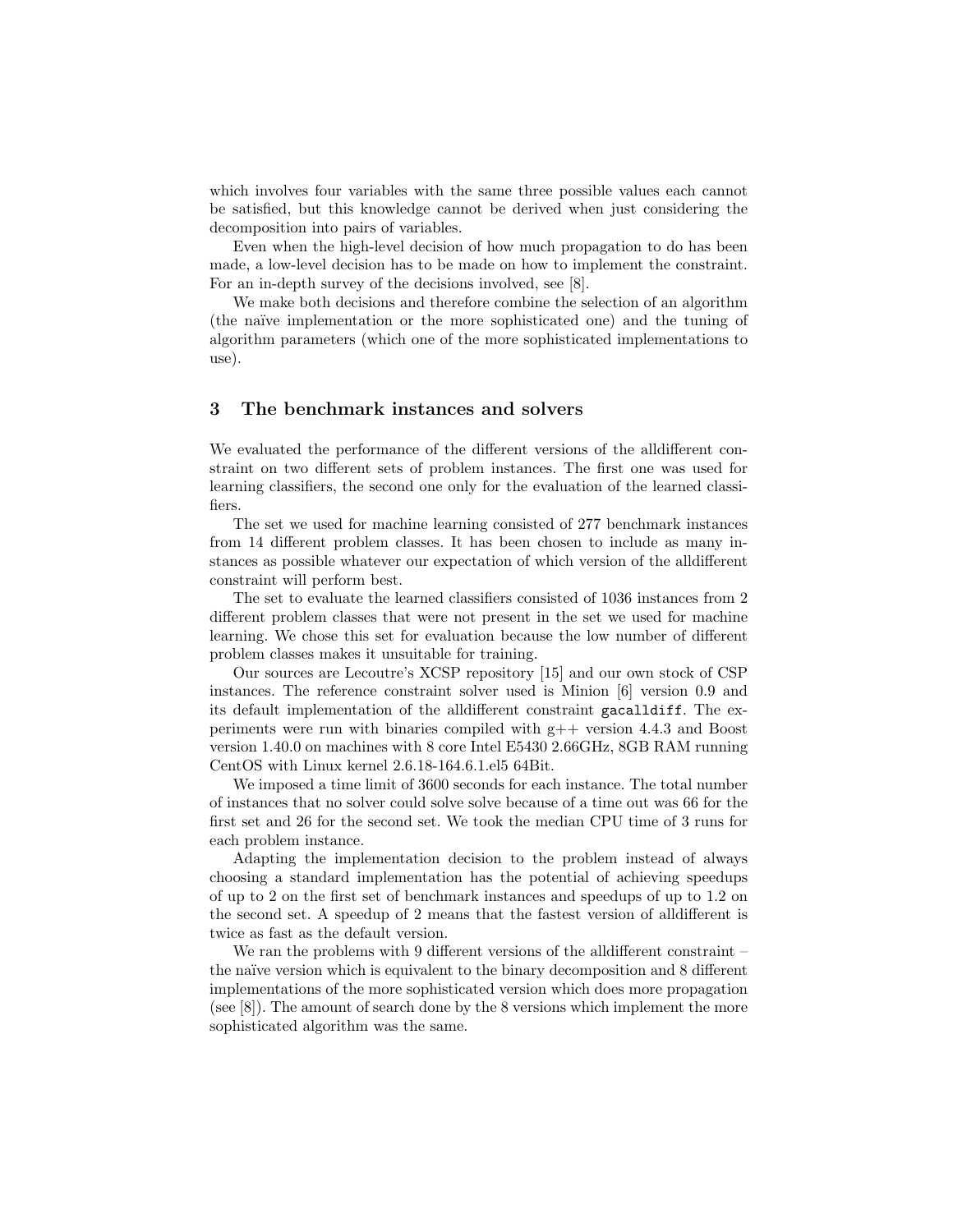The instances, the binaries to run them, and everything else required to reproduce our results are available from the primary author on request.

### 4 Instance attributes and their measurement

We measured 37 attributes of the problem instances. They describe a wide range of features such as constraint and variable statistics and a number of attributes based on the primal graph. The primal graph  $g = \langle V, E \rangle$  has a vertex for every CSP variable, and two vertices are connected by an edge iff the two variables are in the scope of a constraint together.

- **Edge density** The number of edges in  $g$  divided by the number of pairs of distinct vertices.
- **Clustering coefficient** For a vertex v, the set of neighbours of v is  $n(v)$ . The edge density among the vertices  $n(v)$  is calculated. The clustering coefficient is the mean average of this local edge density for all  $v$ . It is intended to be a measure of the local cliqueness of the graph. This attribute has been used with machine learning for a model selection problem in constraint program- $\min_{\mathcal{S}}$  [9].
- Normalised degree The normalised degree of a vertex is its degree divided by  $|V|$ . The minimum, maximum, mean and median normalised degree are used.
- Normalised standard deviation of degree The standard deviation of vertex degree is normalised by dividing by  $|V|$ .
- Width of ordering Each of our benchmark instances has an associated variable ordering. The width of a vertex  $v$  in an ordered graph is its number of parents (i.e. neighbours that precede  $v$  in the ordering). The width of the ordering is the maximum width over all vertices [3]. The width of the ordering normalised by the number of vertices was used.
- Width of graph The width of a graph is the minimum width over all possible orderings. This can be calculated in polynomial time [3], and is related to some tractability results. The width of the graph normalised by the number of vertices was used.
- Variable domains The quartiles and the mean value over the domains of all variables.
- Constraint arity The quartiles and the mean of the arity of all constraints (the number of variables constrained by it), normalised by the number of constraints.
- Multiple shared variables The proportion of pairs of constraints that share more than one variable.
- Normalised mean constraints per variable For each variable, we count the number of constraints on the variable. The mean average is taken, and this is normalised by dividing by the number of constraints.
- Ratio of auxiliary variables to other variables Auxiliary variables are introduced by decomposition of expressions in order to be able to express them in the language of the solver. We use the ratio of auxiliary variables to other variables.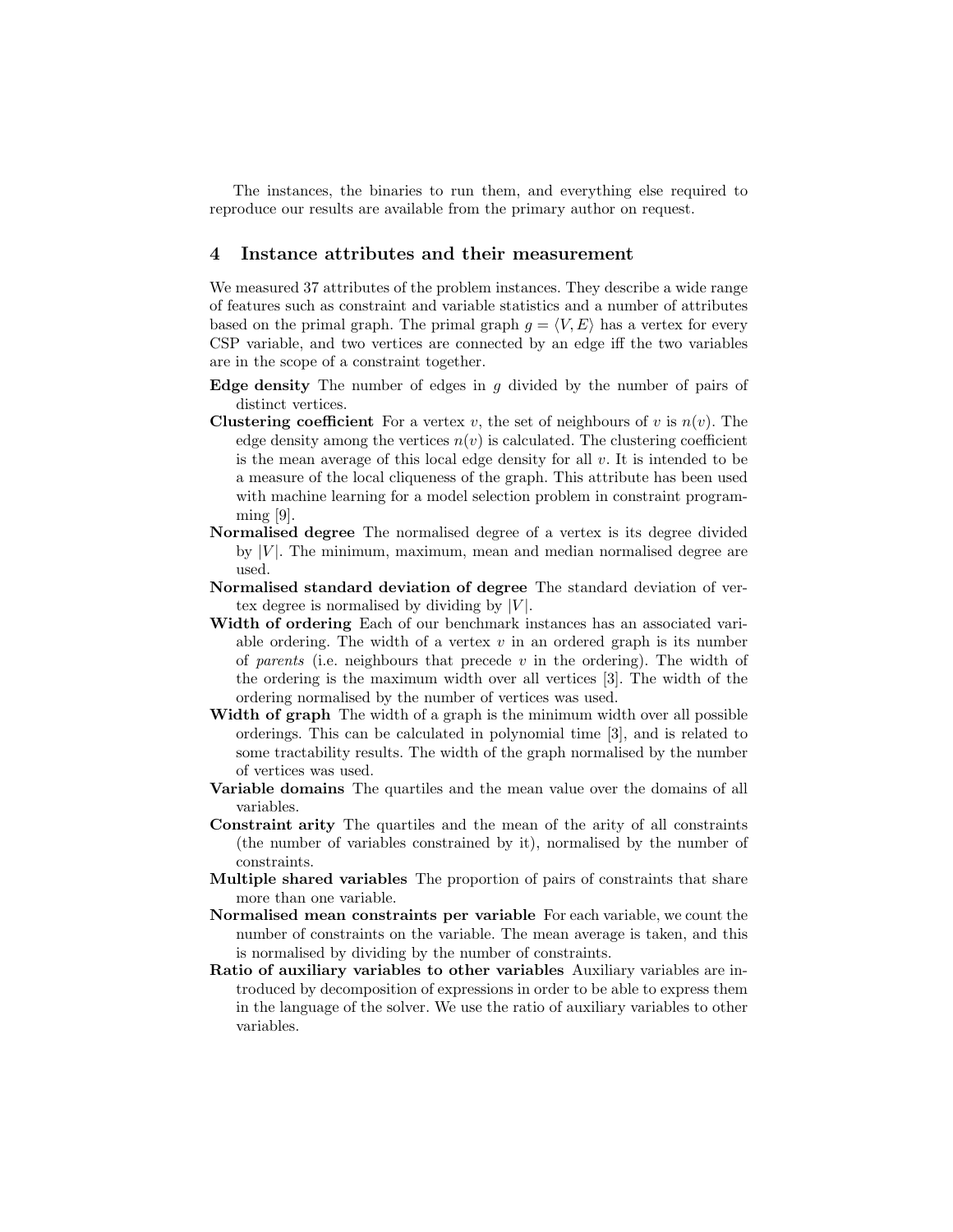- Tightness The tightness of a constraint is the proportion of disallowed tuples. The tightness is estimated by sampling 1000 random tuples (that are valid w.r.t. variable domains) and testing if the tuple satisfies the constraint. The tightness quartiles and the mean tightness over all constraints is used.
- Proportion of symmetric variables In many CSPs, the variables form equivalence classes where the number and type of constraints a variable is in are the same. For example in the CSP  $x_1 \times x_2 = x_3, x_4 \times x_5 = x_6, x_1, x_2, x_4, x_5$ are all indistinguishable, as are  $x_3$  and  $x_6$ . The first stage of the algorithm used by Nauty  $[17]$  detects this property. Given a partition of n variables generated by this algorithm, we transform this into a number between 0 and 1 by taking the proportion of all pairs of variables which are in the same part of the partition.
- Alldifferent statistics The size of the union of all variables in an alldifferent constraint divided by the number of variables. This is a measure of how many assignments to all variables that satisfy the constraint there are. We used the quartiles and the mean over all alldifferent constraints.

In creating this set of attributes, we intended to cover a wide range of possible factors that affect the performance of different alldifferent implementations. Wherever possible, we normalised attributes that would be specific to problem instances of a particular size. This is based on the intuition that similar instances of different sizes are likely to behave similarly. Computing the features took 27 seconds per instance on average.

## 5 Learning a problem classifier

Before we used machine learning on the set of training instances, we annotated each problem instance with the alldifferent implementation that had the best performance on it according to the following criteria. If the naïve all different implementation took less CPU time than all the other ones, it was chosen, else the implementation which had the best performance in terms of search nodes per second was chosen. As all implementations except the na¨ıve one explore the same search space, nodes per second is a more reliable measure of performance than only CPU time. If no solver was able to solve the instance, we assigned a "don't know" annotation.

We used the WEKA [10] machine learning software through the R interface to learn classifiers. We used almost all of the WEKA classifiers that were applicable to our problem – algorithms which generate decision rules, decision trees, Bayesian classifiers, nearest neighbour and neural networks. Our selection is broad and includes all major machine learning methodologies. The specific classifiers we used are BayesNet, BFTree, ConjunctiveRule, DecisionTable, FT, HyperPipes, IBk, J48, J48graft, JRip, LADTree, MultilayerPerceptron, NBTree, OneR, PART, RandomForest, RandomTree, REPTree and ZeroR, all of which are described in [22].

The problem of classifying problem instances here is different to normal machine learning classification problems. We do not particularly care about classi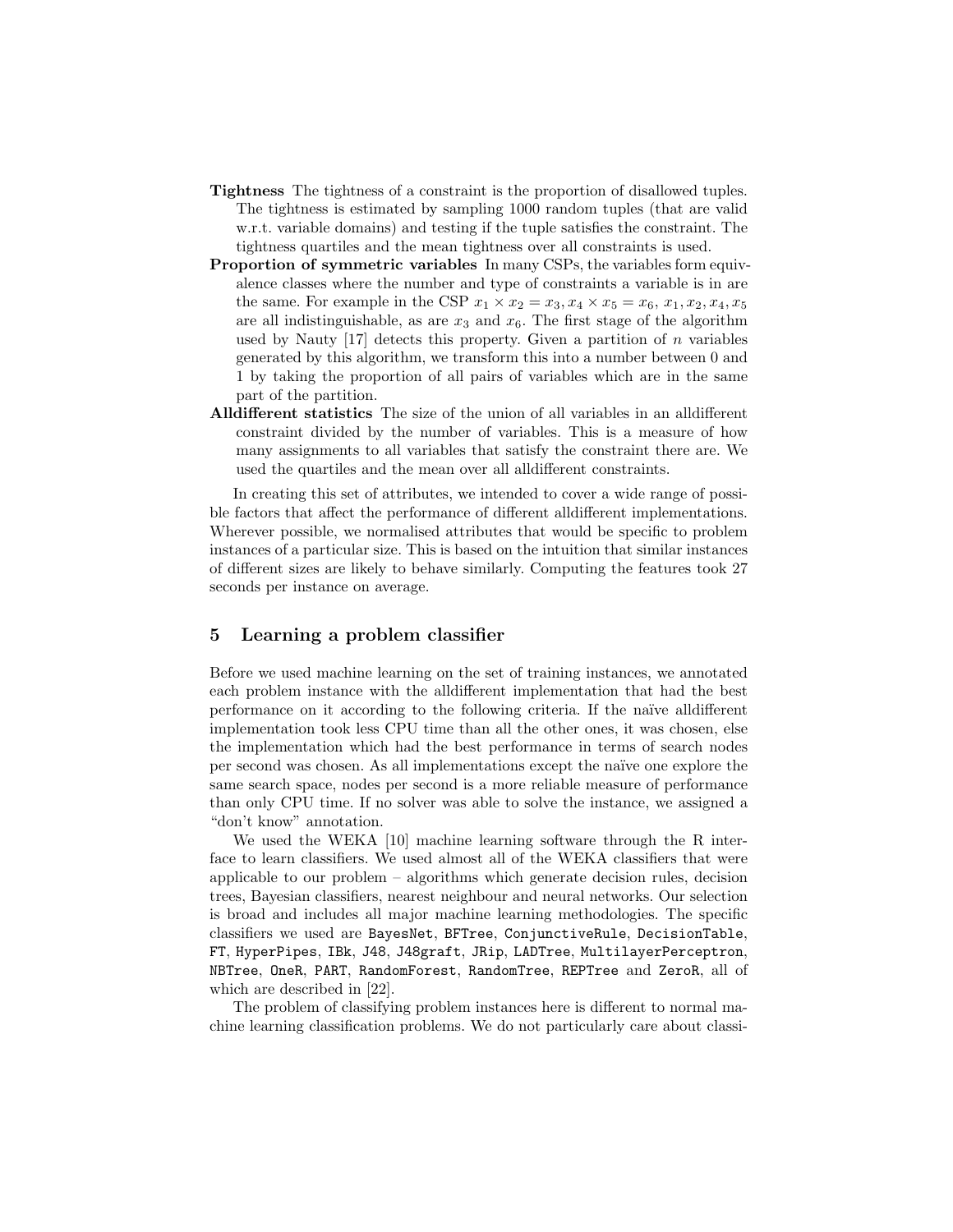fying as many instances as possible correctly; we rather care that the instances that are important to us are classified correctly. The higher the potential gain is for an instance, the more important it is to us. If, for example, the difference between making the right and the wrong decision means a difference in CPU time of 1%, we do not care whether the instance is classified correctly or not. If the difference is several orders of magnitude on the other hand, we really do want this instance to be classified correctly.

Based on this observation, we decided to measure the performance of the learned classifiers not in terms of the usual machine learning performance measures, but in terms of misclassification penalty. The misclassification penalty is the additional CPU time we require to solve a problem instance when choosing to solve it with a solver that is not the fastest one. If the selected solver was not able to solve the problem, we assumed the timeout of 3600 seconds minus the CPU time the fastest solver took to be the misclassification penalty. This only gives the lower bound, but the correct value cannot be estimated easily.

We furthermore decided to assign the maximum misclassification penalty (or the maximum possible gain) as a cost to each instance as follows. To bias the WEKA classifiers towards the instances we care about most, we used the common technique of duplicating instances [22]. Each instance appeared in the new data set  $1 + \lceil \log_2(\text{cost}) \rceil$  times. The particular formula to determine how often each instance occurs was chosen empirically such that instances with a low cost are not disregarded completely, but instances with a high cost are much more important. Each instance will be in the data set used for training the machine learning classifiers at least once and at most 13 times for a theoretic maximum cost of 3600.

To achieve multi-level classification, each individual classifier below consists of a combination of classifiers. First we make the decision whether to use the alldifferent version equivalent to the binary decomposition or the other one, then, based on the previous decision, we decide which specific version of the alldifferent constraint to use.

Table 1 shows the total misclassification penalty for all classifiers with and without instance duplication on the first data set. It clearly shows that our cost model improves the performance significantly in terms of misclassification penalty for almost all classifiers.

For each classifier, we did stratified  $n$ -fold cross-validation – the original data set is split into n parts of roughly equal size. Each of the  $n$  partitions is in turn used for testing. The remaining  $n-1$  partitions are used for training. In the end, every instance will have been used for both training and testing in different runs [22]. Stratified cross-validation ensures that the ratio of the different classification categories in each subset is roughly equal to the ratio in the whole set. If, for example, about 50% of all problem instances in the whole data are solved fastest with the naïve implementation, it will be about  $50\%$  of the instances in each subset as well.

There are several problems we faced when generating the classifiers. First, we do not know which one of the machine learning algorithms was suited best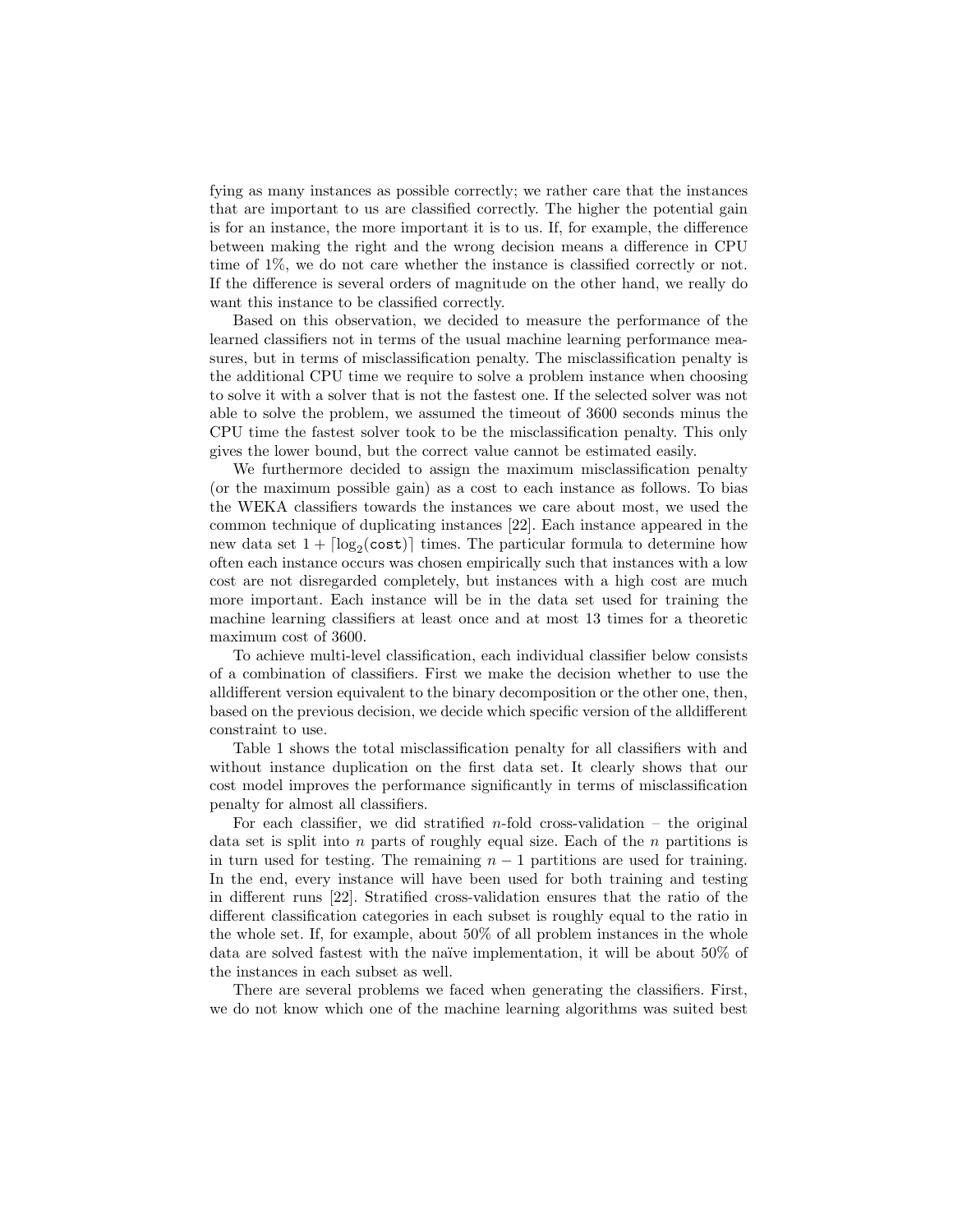| misclass. penalty [s] |           |            | misclass. penalty s  |      |                      |
|-----------------------|-----------|------------|----------------------|------|----------------------|
| classifier            | all equal | cost model | classifier           |      | all equal cost model |
| BayesNet              | 1494      | 3.9        | LADTree              | 8.4  | 6.5                  |
| <b>BFTree</b>         | 8.4       | 1.1        | MultilayerPerceptron | 249  | 8.5                  |
| ConjunctiveRule       | 2300      | 1433       | <b>NBTree</b>        | 9    | 1.3                  |
| DecisionTable         | 249       | $1.6\,$    | OneR                 | 69.5 | 409                  |
| FT                    | 248       | 1.2        | <b>PART</b>          | 5.9  | 1                    |
| <b>HyperPipes</b>     | 867       | 867        | RandomForest         | 41.9 | 0.9                  |
| IBk                   | 109       | 109        | RandomTree           |      | 1                    |
| J48                   | 8.2       | 1.2        | REPTree              | 1099 | 10.8                 |
| J48graft              | 8.2       | 1.2        | ZeroR.               | 2304 | 2304                 |
| JRip                  | 283       | 1.3        |                      |      |                      |

Table 1. Misclassification penalty for all classifiers with and without instances duplicated according to their cost in the training data set. All numbers are rounded.

for our classification problem; indeed we do not know whether the features of the problem instances we measured are able to capture the factors which affect the performance of each individual implementation at all. Second, the learned classifiers could be overfitted. We could evaluate the performance of each classifier on the second set of problem instances and compare it to the performance during machine learning to assess whether it might be overfitted. Even if we were able to reliably detect overfitting this way, it is not obvious how we would change or retrain the classifier to remove the overfitting. Instead, we decided to use all classifiers – for each machine learning algorithm the  $n$  different classifiers created during the n-fold cross-validation and the classifiers created by each different machine learning algorithm.

We decided to use three-fold cross-validation as an acceptable compromise between trying to avoid overfitting and time required to compute and run the classifiers. We combine the decisions of the individual classifiers by majority vote (bagging and boosting).

Table 2 shows the overall performance of our meta-classifier compared to the best and worst individual classifier for each set and several other hypothetical classifiers. Our meta-classifier outperforms a classifier which always makes the default decision even on the second set of problem instances. This set is an extreme case because just making the default choice is almost always the best choice – the misclassification penalty for the default choice classifier is extremely low given the large number of instances. Even though there is only very little room for improvement, we achieve some of it.

It also shows that the classifiers we have learned on a data set that contains problem instances from many problem classes can be applied to a different data set with instances from different problem classes and still achieve a performance improvement. Based on this observation, we suggest that our meta-classifier is generally applicable.

Another observation we made is that the performance of the meta-classifier does not suffer even if a large number of the classifiers that it combines perform badly individually. This suggests that the classifiers complement each other –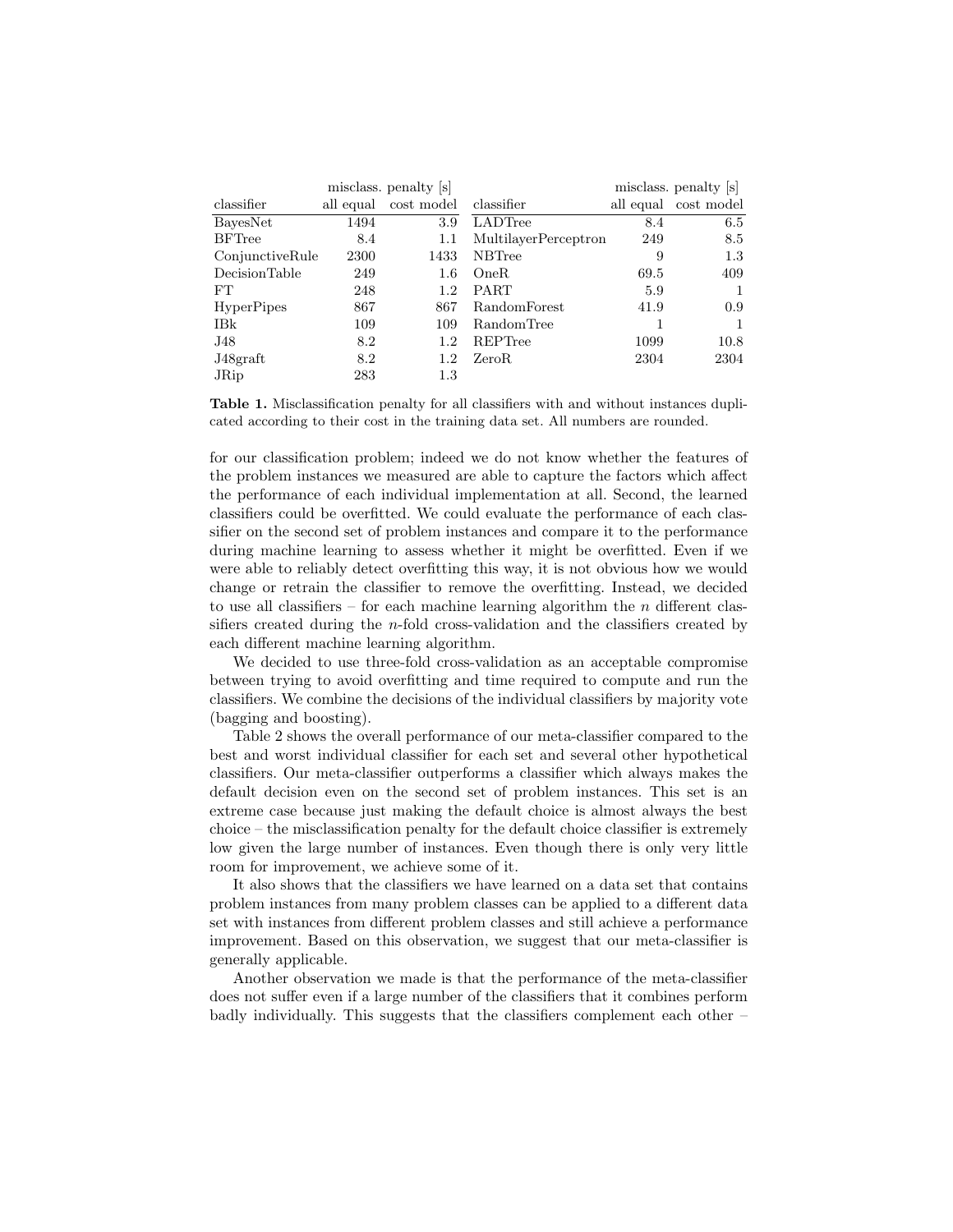|                           | misclassification penalty [s] |                             |                |                |  |
|---------------------------|-------------------------------|-----------------------------|----------------|----------------|--|
|                           | instance set 1                |                             | instance set 2 |                |  |
| classifier                | all features                  | cheap features all features |                | cheap features |  |
| oracle                    | $\theta$                      | $\left( \right)$            | $\theta$       | $\theta$       |  |
| anti-oracle               | 19993                         | 19993                       | 47144          | 47144          |  |
| default decision          | 2304                          | 2304                        | 223            | 223            |  |
| random decision           | 5550                          | 5550                        | 564            | 564            |  |
| best classifier on set 1  | 0.998                         | 0.994                       | 131            | 220.3          |  |
| worst classifier on set 1 | 2304                          | 2304                        | 223            | 223            |  |
| best classifier on set 2  | 0.998                         | 61.66                       | 131            | 186            |  |
| worst classifier on set 2 | 1.34                          | 1.44                        | 621            | 610            |  |
| meta-classifier           | 1.16                          | 0.996                       | 220            | 222.95         |  |

Table 2. Summary of classifier performance on both sets of benchmarks in terms of total misclassification penalty in seconds. We first evaluated the performance using the full set of features described in Section 4, then using only the cheap features. The oracle classifier always makes the right decision, the anti-oracle always the wrong decision. The "default decision" classifier always makes the same decision and the "random decision" one chooses one of the possibilities at random. Three-fold cross-validation was used. All numbers are rounded.

the set of instances that each one misclassifies are different for each classifier. Note also that the classifier which performs best on one set of instances is not necessarily the best performer on the other set of instances. The same observation can be made for the classifier with the worst performance on one of the instance sets. This means that we cannot simply choose "the best" classifier or discard "the worst" for a given set of training instances.

The time required to compute the features was 27 seconds per instance on average, and it took 0.2 seconds per instance on average to run the classifiers and combine their decisions. If we take this time into account, our system is slower than just using the default implementation. This is mostly because of the cost of computing all the features required to make the decision. We do however learn good classifiers in the sense that the decision they make is better than just using the standard implementation.

For the alldifferent constraint, there is little room for improvement to start with. We therefore need to focus on making a decision as quickly as possible. Most of the time required to make the decision is spent computing the features that the classifiers need. We removed the most expensive features – all the properties of the primal graph described in Section 4 apart from edge density.

The results for the reduced set of features are shown in Table 2 as well. The performance is not significantly worse and even better on the first set of instances, but the time required to compute all the features is only about 3 second per instance. On the first set of benchmarks, we solve each instance on average 8 seconds faster using our system (misclassification penalty of default decision minus that of our system divided by the number of instances in the set). We are therefore left with a performance improvement of an average of 5 seconds per instance. On the second set, we cannot reasonably expect a performance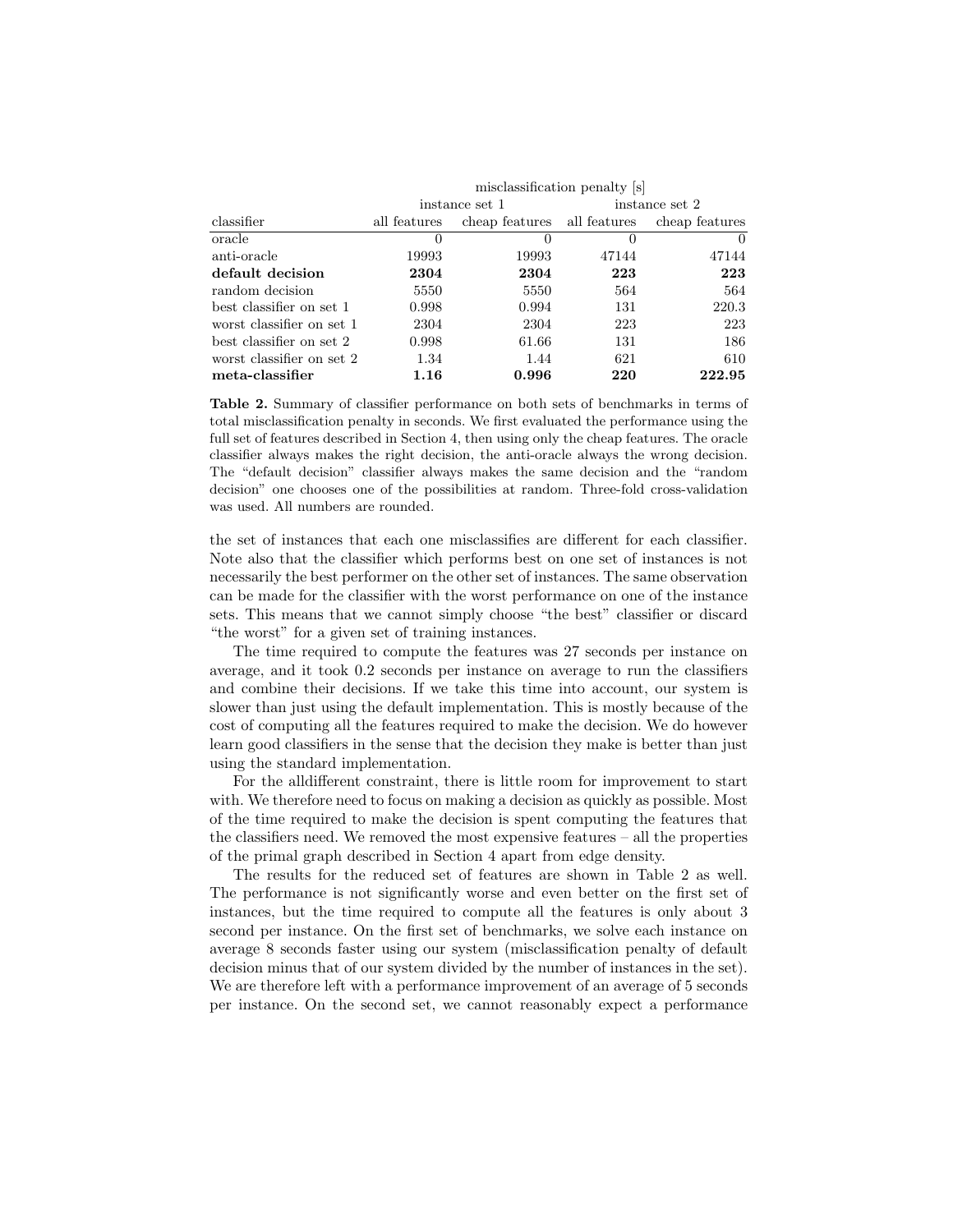improvement – the perfect oracle classifier only achieves about 0.2 seconds per instance on average.

# 6 Conclusions and future work

We have applied machine learning to a complex decision problem in constraint programming. To facilitate this, we evaluated the performance of constraint solvers representing all the decisions on two large sets of problem instances. We have demonstrated that training a set of classifiers without intrinsic knowledge about each individual one and combining their decisions can improve performance significantly over always making a default decision. In particular, our combined classifier is almost as good as the best classifier in the set and much better than the worst classifier.

We have conclusively shown that we can improve significantly on default decisions suggested in the state-of-the-art literature using a relatively simple and generic procedure. We provide strong evidence for the general applicability of a set of classifiers learned on a training set to sets of new, unknown instances. We identified several problems with using machine learning to make constraint programming decisions and successfully solved them.

Our system achieves performance improvements even taking the time it takes to compute the features and run the learned classifiers into account. For atypical sets of benchmarks, where always making the default decision is the right choice in almost all of the cases, we are not able to compensate for this overhead, but we are confident that we can achieve a real speedup on average.

We have identified two major directions for future research. First, it would be beneficial to analyse the individual machine learning algorithms and evaluate their suitability for our decision problem. This would enable us to make a more informed decision about which ones to use for our purposes and may suggest opportunities for improving them.

Second, selecting which features of problem instances to compute is a nontrivial choice because of the different cost and benefit associated with each one. The classifiers we learned on the reduced set of features did not seem to suffer significantly in terms of performance. Being able to assess the benefit of each individual feature towards a classifier and contrast that to the cost of computing it would enable us to make decisions of equal quality cheaper.

#### Acknowledgements

The authors thank Peter Nightingale for helpful discussions about the alldifferent constraint and its implementations and descriptions of the problem features used in the analysis. Chris Jef ferson provided further feature descriptions. We thank Jesse Hoey for useful discussions about machine learning and the anonymous reviewers for their feedback. In particular reviewer 2 provided helpful pointers to relevant machine learning research. Lars Kotthoff is supported by a SICSA studentship.